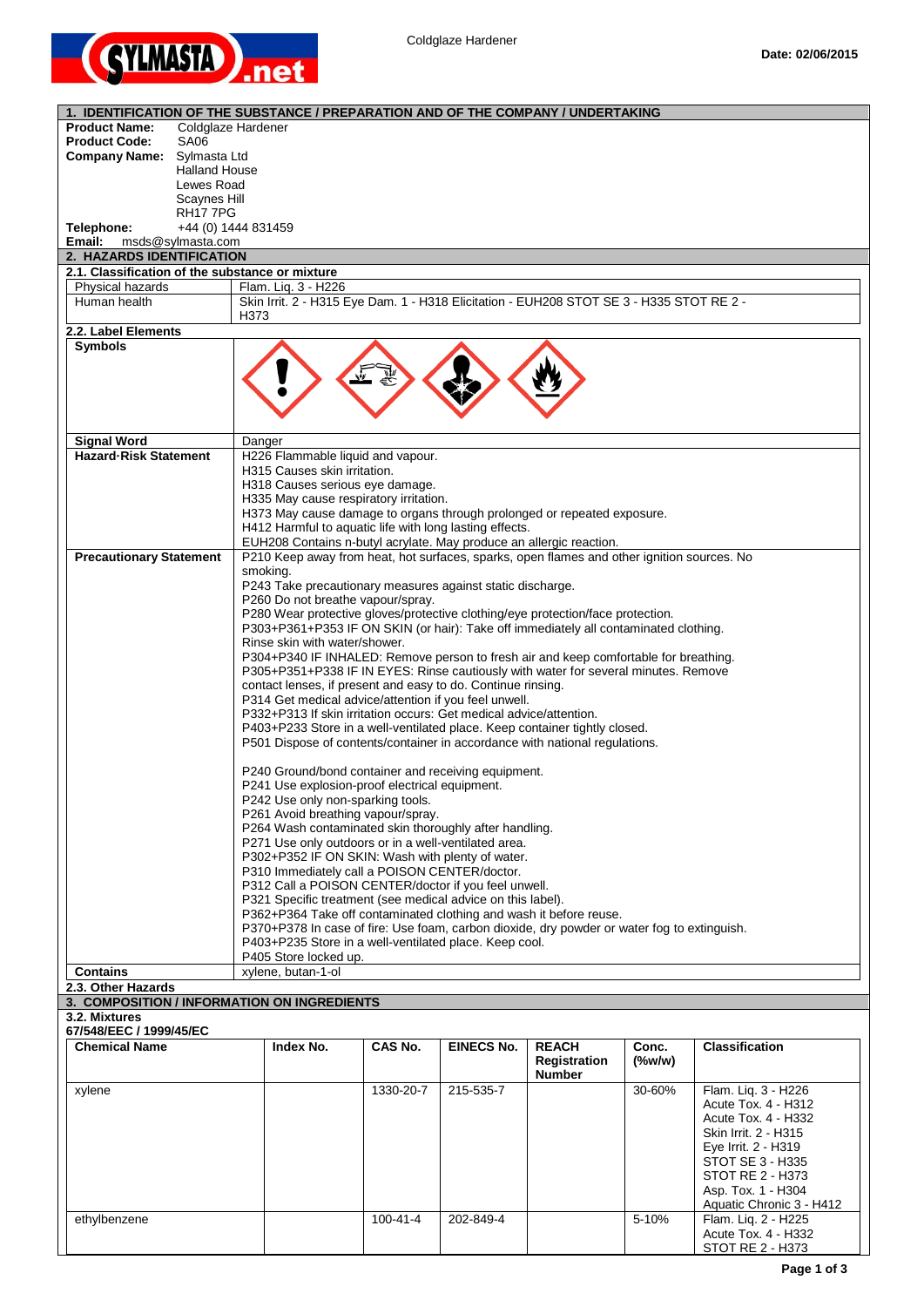|                                                                                                                                                     |                        |                                                                                                                                                                                |           |                                                                                                                                                             |          | Asp. Tox. 1 - H304                                                                                                                                                                      |
|-----------------------------------------------------------------------------------------------------------------------------------------------------|------------------------|--------------------------------------------------------------------------------------------------------------------------------------------------------------------------------|-----------|-------------------------------------------------------------------------------------------------------------------------------------------------------------|----------|-----------------------------------------------------------------------------------------------------------------------------------------------------------------------------------------|
| butan-1-ol                                                                                                                                          |                        | $71 - 36 - 3$                                                                                                                                                                  | 200-751-6 |                                                                                                                                                             | $1 - 5%$ | Flam. Liq. 3 - H226                                                                                                                                                                     |
|                                                                                                                                                     |                        |                                                                                                                                                                                |           |                                                                                                                                                             |          | Acute Tox. 4 - H302                                                                                                                                                                     |
|                                                                                                                                                     |                        |                                                                                                                                                                                |           |                                                                                                                                                             |          | Skin Irrit. 2 - H315                                                                                                                                                                    |
|                                                                                                                                                     |                        |                                                                                                                                                                                |           |                                                                                                                                                             |          | Eye Dam. 1 - H318<br>STOT SE 3 - H335, H336                                                                                                                                             |
| n-butyl acrylate                                                                                                                                    |                        | 141-32-2                                                                                                                                                                       | 205-480-7 |                                                                                                                                                             | $< 1\%$  | Flam. Liq. 3 - H226                                                                                                                                                                     |
|                                                                                                                                                     |                        |                                                                                                                                                                                |           |                                                                                                                                                             |          | Acute Tox. 4 - H332                                                                                                                                                                     |
|                                                                                                                                                     |                        |                                                                                                                                                                                |           |                                                                                                                                                             |          | Skin Irrit. 2 - H315                                                                                                                                                                    |
|                                                                                                                                                     |                        |                                                                                                                                                                                |           |                                                                                                                                                             |          | Eye Irrit. 2 - H319<br>Skin Sens. 1 - H317                                                                                                                                              |
|                                                                                                                                                     |                        |                                                                                                                                                                                |           |                                                                                                                                                             |          | STOT SE 3 - H335                                                                                                                                                                        |
|                                                                                                                                                     |                        |                                                                                                                                                                                |           |                                                                                                                                                             |          | Aquatic Chronic 3 - H412                                                                                                                                                                |
| The Full Text for all H-Phrases are Displayed in Section 16                                                                                         |                        |                                                                                                                                                                                |           |                                                                                                                                                             |          |                                                                                                                                                                                         |
| <b>4. FIRST AID MEASURES</b>                                                                                                                        |                        |                                                                                                                                                                                |           |                                                                                                                                                             |          |                                                                                                                                                                                         |
| 4.1. Description of first aid measures.<br><b>Inhalation</b>                                                                                        |                        | Remove person to fresh air and keep comfortable for breathing. If breathing stops, provide                                                                                     |           |                                                                                                                                                             |          |                                                                                                                                                                                         |
|                                                                                                                                                     |                        | artificial respiration. Never give anything by mouth to an unconscious person. Get medical                                                                                     |           |                                                                                                                                                             |          |                                                                                                                                                                                         |
|                                                                                                                                                     |                        | attention if symptoms are severe or persist.                                                                                                                                   |           |                                                                                                                                                             |          |                                                                                                                                                                                         |
| Eye contact                                                                                                                                         |                        | Remove any contact lenses and open eyelids wide apart. Rinse with water. Continue to rinse                                                                                     |           |                                                                                                                                                             |          |                                                                                                                                                                                         |
| Skin contact                                                                                                                                        |                        | for at least 15 minutes. Get medical attention if symptoms are severe or persist after washing.<br>Remove contaminated clothing immediately and wash skin with soap and water. |           |                                                                                                                                                             |          |                                                                                                                                                                                         |
| Ingestion                                                                                                                                           |                        | Get medical attention immediately. Do not induce vomiting. Keep affected person warm and at                                                                                    |           |                                                                                                                                                             |          |                                                                                                                                                                                         |
|                                                                                                                                                     | rest.                  |                                                                                                                                                                                |           |                                                                                                                                                             |          |                                                                                                                                                                                         |
| Note to doctor                                                                                                                                      |                        | Move affected person to fresh air and keep warm and at rest in a position comfortable for                                                                                      |           |                                                                                                                                                             |          |                                                                                                                                                                                         |
|                                                                                                                                                     |                        | breathing. If in doubt, get medical attention promptly. Never give anything by mouth to an                                                                                     |           |                                                                                                                                                             |          |                                                                                                                                                                                         |
|                                                                                                                                                     | unconscious person.    |                                                                                                                                                                                |           |                                                                                                                                                             |          |                                                                                                                                                                                         |
|                                                                                                                                                     |                        | The severity of the symptoms described will vary dependent on the concentration and the                                                                                        |           |                                                                                                                                                             |          |                                                                                                                                                                                         |
|                                                                                                                                                     |                        | length of exposure. Treat symptomatically.                                                                                                                                     |           |                                                                                                                                                             |          |                                                                                                                                                                                         |
|                                                                                                                                                     | Treat symptomatically. |                                                                                                                                                                                |           |                                                                                                                                                             |          |                                                                                                                                                                                         |
| 5. FIRE-FIGHTING MEASURES                                                                                                                           |                        |                                                                                                                                                                                |           |                                                                                                                                                             |          |                                                                                                                                                                                         |
| 5.1. Extinguishing media                                                                                                                            |                        |                                                                                                                                                                                |           | Extinguish with alcohol-resistant foam, carbon dioxide, dry powder or water fog.                                                                            |          |                                                                                                                                                                                         |
| 5.2. Special hazards arising from the                                                                                                               |                        |                                                                                                                                                                                |           |                                                                                                                                                             |          | Do not use water jet as an extinguisher, as this will spread the fire. Containers can burst                                                                                             |
| substance or mixture                                                                                                                                |                        |                                                                                                                                                                                |           | violently or explode when heated, due to excessive pressure build-up. Thermal<br>decomposition or combustion products may include the following substances: |          |                                                                                                                                                                                         |
|                                                                                                                                                     |                        | Carbon dioxide (CO2). Carbon monoxide (CO).                                                                                                                                    |           |                                                                                                                                                             |          |                                                                                                                                                                                         |
| 5.3. Advice for firefighters                                                                                                                        |                        |                                                                                                                                                                                |           | Control run-off water by containing and keeping it out of sewers and watercourses.                                                                          |          |                                                                                                                                                                                         |
|                                                                                                                                                     |                        |                                                                                                                                                                                |           |                                                                                                                                                             |          |                                                                                                                                                                                         |
|                                                                                                                                                     |                        | protective                                                                                                                                                                     |           |                                                                                                                                                             |          | Wear positive-pressure self-contained breathing apparatus (SCBA) and appropriate                                                                                                        |
|                                                                                                                                                     |                        |                                                                                                                                                                                |           |                                                                                                                                                             |          | clothing. Firefighter's clothing conforming to European standard EN469 (including helmets,                                                                                              |
|                                                                                                                                                     |                        |                                                                                                                                                                                |           |                                                                                                                                                             |          | protective boots and gloves) will provide a basic level of protection for chemical incidents.                                                                                           |
| <b>6. ACCIDENTAL RELEASE MEASURES</b>                                                                                                               |                        |                                                                                                                                                                                |           |                                                                                                                                                             |          |                                                                                                                                                                                         |
| 6.1. Personal precautions, protective<br>equipment and emergency procedures                                                                         |                        | skin and eyes. Provide adequate ventilation.                                                                                                                                   |           |                                                                                                                                                             |          | unprotected personnel away from the spillage. Avoid inhalation of vapours and contact with                                                                                              |
| 6.2. Environmental precautions                                                                                                                      |                        |                                                                                                                                                                                |           |                                                                                                                                                             |          | Avoid discharge into drains or watercourses or onto the ground. The product is immiscible                                                                                               |
|                                                                                                                                                     |                        |                                                                                                                                                                                |           |                                                                                                                                                             |          | with water and will sediment in water systems. The product is immiscible with water and will                                                                                            |
|                                                                                                                                                     |                        |                                                                                                                                                                                |           |                                                                                                                                                             |          | spread on the water surface. Spillages or uncontrolled discharges into watercourses must be                                                                                             |
|                                                                                                                                                     |                        |                                                                                                                                                                                |           |                                                                                                                                                             |          | reported immediately to the Environmental Agency or other appropriate regulatory body.<br>Inform the relevant authorities if environmental pollution occurs (sewers, waterways, soil or |
|                                                                                                                                                     |                        | air).                                                                                                                                                                          |           |                                                                                                                                                             |          |                                                                                                                                                                                         |
| 6.3. Methods and material for                                                                                                                       |                        | Absorb spillage with sand or other inert absorbent.                                                                                                                            |           |                                                                                                                                                             |          |                                                                                                                                                                                         |
| containment and cleaning up                                                                                                                         |                        |                                                                                                                                                                                |           |                                                                                                                                                             |          | For personal protection, see Section 8. See Section 11 for additional information on health                                                                                             |
|                                                                                                                                                     |                        |                                                                                                                                                                                |           |                                                                                                                                                             |          |                                                                                                                                                                                         |
|                                                                                                                                                     |                        | hazards.                                                                                                                                                                       |           |                                                                                                                                                             |          |                                                                                                                                                                                         |
| 7. HANDLING AND STORAGE<br>7.1. Precautions for safe handling                                                                                       |                        |                                                                                                                                                                                |           |                                                                                                                                                             |          | Restricted to professional users. Use only in well-ventilated areas. Keep away from heat, hot                                                                                           |
|                                                                                                                                                     |                        |                                                                                                                                                                                |           | surfaces, sparks, open flames and other ignition sources. No smoking.                                                                                       |          |                                                                                                                                                                                         |
| 7.2. Conditions for safe storage,                                                                                                                   |                        |                                                                                                                                                                                |           |                                                                                                                                                             |          | Store at temperatures between 5°C and 35°C. Store in tightly-closed, original container in a                                                                                            |
| including any incompatibilities                                                                                                                     |                        |                                                                                                                                                                                |           |                                                                                                                                                             |          | dry, cool and well-ventilated place. Keep away from heat, hot surfaces, sparks, open flames                                                                                             |
|                                                                                                                                                     |                        | Alkalis. Avoid contact with oxidising agents.                                                                                                                                  |           |                                                                                                                                                             |          | and other ignition sources. No smoking. Store away from the following materials: Acids.                                                                                                 |
|                                                                                                                                                     |                        |                                                                                                                                                                                |           |                                                                                                                                                             |          |                                                                                                                                                                                         |
|                                                                                                                                                     |                        | Flammable liquid storage.                                                                                                                                                      |           |                                                                                                                                                             |          |                                                                                                                                                                                         |
|                                                                                                                                                     |                        |                                                                                                                                                                                |           |                                                                                                                                                             |          |                                                                                                                                                                                         |
| 8. EXPOSURE CONTROLS / PERSONAL PROTECTION                                                                                                          |                        |                                                                                                                                                                                |           |                                                                                                                                                             |          |                                                                                                                                                                                         |
| 8.1 Control Parameters                                                                                                                              |                        |                                                                                                                                                                                |           |                                                                                                                                                             |          |                                                                                                                                                                                         |
| xylene                                                                                                                                              |                        |                                                                                                                                                                                |           |                                                                                                                                                             |          |                                                                                                                                                                                         |
| Long-term exposure limit (8-hour TWA): WEL 50 ppm 220 mg/m <sup>3</sup><br>Short-term exposure limit (15-minute): WEL 100 ppm 441 mg/m <sup>3</sup> |                        |                                                                                                                                                                                |           |                                                                                                                                                             |          |                                                                                                                                                                                         |
| Sk                                                                                                                                                  |                        |                                                                                                                                                                                |           |                                                                                                                                                             |          |                                                                                                                                                                                         |
| ethylbenzene                                                                                                                                        |                        |                                                                                                                                                                                |           |                                                                                                                                                             |          |                                                                                                                                                                                         |
| Long-term exposure limit (8-hour TWA): WEL 100 ppm 441 mg/m <sup>3</sup>                                                                            |                        |                                                                                                                                                                                |           |                                                                                                                                                             |          |                                                                                                                                                                                         |
| Short-term exposure limit (15-minute): WEL 125 ppm 552 mg/m <sup>3</sup><br>Sk                                                                      |                        |                                                                                                                                                                                |           |                                                                                                                                                             |          |                                                                                                                                                                                         |
| butan-1-ol                                                                                                                                          |                        |                                                                                                                                                                                |           |                                                                                                                                                             |          |                                                                                                                                                                                         |
| Short-term exposure limit (15-minute): WEL 50 ppm 154 mg/m <sup>3</sup><br>Sk                                                                       |                        |                                                                                                                                                                                |           |                                                                                                                                                             |          |                                                                                                                                                                                         |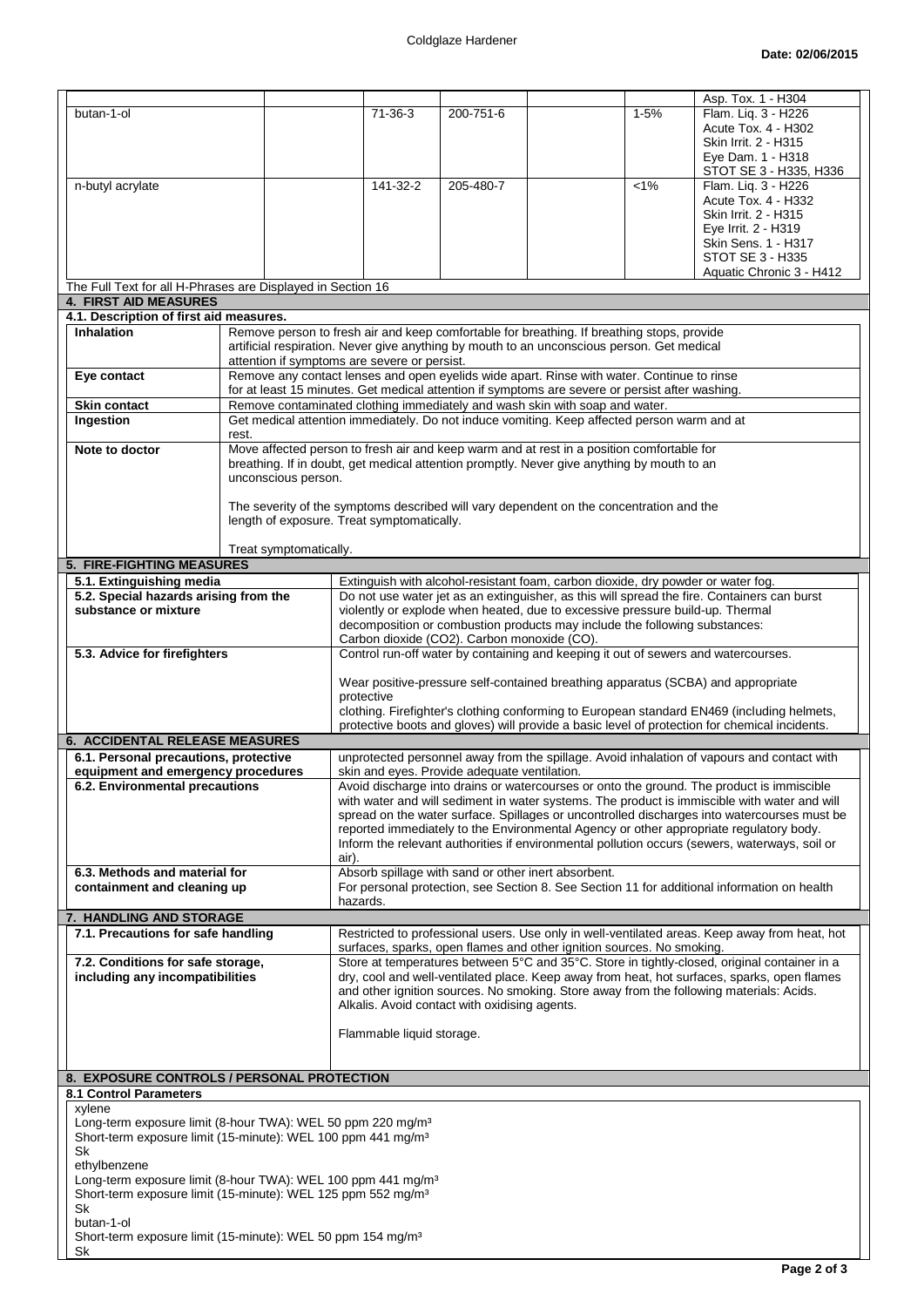| Long-term exposure limit (8-hour TWA): WEL 1 ppm 5 mg/m <sup>3</sup><br>Short-term exposure limit (15-minute): WEL 5 ppm 26 mg/m <sup>3</sup> |                        |                                                                                                                                                                                                                                                                                              |  |
|-----------------------------------------------------------------------------------------------------------------------------------------------|------------------------|----------------------------------------------------------------------------------------------------------------------------------------------------------------------------------------------------------------------------------------------------------------------------------------------|--|
|                                                                                                                                               |                        |                                                                                                                                                                                                                                                                                              |  |
| WEL = Workplace Exposure Limit                                                                                                                |                        |                                                                                                                                                                                                                                                                                              |  |
| $Sk = Can be absorbed through the skin.$                                                                                                      |                        |                                                                                                                                                                                                                                                                                              |  |
| 8.2 Exposure Controls                                                                                                                         |                        |                                                                                                                                                                                                                                                                                              |  |
| 8.2.1. Appropriate<br>engineering controls                                                                                                    |                        |                                                                                                                                                                                                                                                                                              |  |
|                                                                                                                                               |                        |                                                                                                                                                                                                                                                                                              |  |
|                                                                                                                                               |                        |                                                                                                                                                                                                                                                                                              |  |
|                                                                                                                                               |                        | Provide adequate general and local exhaust ventilation.                                                                                                                                                                                                                                      |  |
| 8.2.2. Individual protection                                                                                                                  |                        | Keep container tightly sealed when not in use.                                                                                                                                                                                                                                               |  |
| measures<br>Eye / face protection                                                                                                             |                        | Wear eye protection.                                                                                                                                                                                                                                                                         |  |
| Skin protection - Hand protection                                                                                                             |                        | Wear protective gloves. Provide eyewash station and safety shower.                                                                                                                                                                                                                           |  |
| <b>Respiratory protection</b>                                                                                                                 |                        | When spraying, wear a suitable supplied-air respirator.                                                                                                                                                                                                                                      |  |
| <b>Hygiene Measures</b>                                                                                                                       |                        | Wash at the end of each work shift and before eating, smoking and using the toilet.                                                                                                                                                                                                          |  |
| 9. PHYSICAL AND CHEMICAL PROPERTIES<br>9.1. Information on basic physical and chemical properties                                             |                        |                                                                                                                                                                                                                                                                                              |  |
| <b>State</b>                                                                                                                                  | Colourless liquid.     |                                                                                                                                                                                                                                                                                              |  |
| Colour                                                                                                                                        | Colourless.            |                                                                                                                                                                                                                                                                                              |  |
| Odour                                                                                                                                         |                        | Characteristic. Organic solvents.                                                                                                                                                                                                                                                            |  |
| <b>Boiling Point</b><br><b>Relative density</b>                                                                                               | 130 - 140°C<br>1.02    |                                                                                                                                                                                                                                                                                              |  |
| <b>Flash Point</b>                                                                                                                            | $23 - 60^{\circ}$ C    |                                                                                                                                                                                                                                                                                              |  |
|                                                                                                                                               |                        | Lower flammable/explosive limit: 0.7 %                                                                                                                                                                                                                                                       |  |
| Solubility(ies)                                                                                                                               | Immiscible with water. |                                                                                                                                                                                                                                                                                              |  |
| Volatile organic                                                                                                                              |                        | This product contains a maximum VOC content of ~408 g/l.                                                                                                                                                                                                                                     |  |
| compound                                                                                                                                      |                        |                                                                                                                                                                                                                                                                                              |  |
|                                                                                                                                               |                        |                                                                                                                                                                                                                                                                                              |  |
| <b>10. STABILITY AND REACTIVITY</b><br>10.2. Chemical Stability                                                                               |                        | Stable at normal ambient temperatures and when used as recommended.                                                                                                                                                                                                                          |  |
| 10.3 Possibility of hazardous                                                                                                                 |                        | Avoid contact with the following materials: Strong acids. Strong alkalis. Strong oxidising                                                                                                                                                                                                   |  |
| reactions                                                                                                                                     | agents.                |                                                                                                                                                                                                                                                                                              |  |
| 10.4. Conditions to Avoid                                                                                                                     |                        | Thermal decomposition or combustion products may include the following substances:                                                                                                                                                                                                           |  |
|                                                                                                                                               |                        | Carbon monoxide (CO). Carbon dioxide (CO2).                                                                                                                                                                                                                                                  |  |
| <b>11. TOXICOLOGICAL INFORMATION</b>                                                                                                          |                        |                                                                                                                                                                                                                                                                                              |  |
|                                                                                                                                               |                        |                                                                                                                                                                                                                                                                                              |  |
|                                                                                                                                               |                        |                                                                                                                                                                                                                                                                                              |  |
| 11.1.4. Toxicological Information                                                                                                             |                        |                                                                                                                                                                                                                                                                                              |  |
| Acute toxicity - oral                                                                                                                         |                        |                                                                                                                                                                                                                                                                                              |  |
| ATE oral (mg/kg) 36,666.67<br>Acute toxicity - dermal                                                                                         |                        |                                                                                                                                                                                                                                                                                              |  |
| ATE dermal (mg/kg) 3,497.62                                                                                                                   |                        |                                                                                                                                                                                                                                                                                              |  |
| <b>12. ECOLOGICAL INFORMATION</b>                                                                                                             |                        |                                                                                                                                                                                                                                                                                              |  |
| 12.1. Toxicity                                                                                                                                |                        |                                                                                                                                                                                                                                                                                              |  |
| 12.1. Toxicity                                                                                                                                |                        |                                                                                                                                                                                                                                                                                              |  |
| 12.2. Persistence and degradability                                                                                                           |                        |                                                                                                                                                                                                                                                                                              |  |
| 12.3. Bioaccumulative potential                                                                                                               |                        |                                                                                                                                                                                                                                                                                              |  |
| 12.4. Mobility in soil<br>12.5. Results of PBT and vPvB assessment                                                                            |                        |                                                                                                                                                                                                                                                                                              |  |
|                                                                                                                                               |                        |                                                                                                                                                                                                                                                                                              |  |
| <b>13. DISPOSAL CONSIDERATIONS</b>                                                                                                            |                        |                                                                                                                                                                                                                                                                                              |  |
|                                                                                                                                               |                        | General information Waste, residues, empty containers, discarded work clothes and contaminated cleaning                                                                                                                                                                                      |  |
|                                                                                                                                               |                        | materials should be collected in designated containers, labelled with their contents.<br>Disposal methods Absorb in vermiculite, dry sand or earth and place into containers. Dispose of waste to                                                                                            |  |
|                                                                                                                                               |                        | licensed waste disposal site in accordance with the requirements of the local Waste Disposal                                                                                                                                                                                                 |  |
| Authority.                                                                                                                                    |                        | Waste class Disposal of this product, process solutions, residues and by-products should at all times                                                                                                                                                                                        |  |
|                                                                                                                                               |                        | comply with the requirements of environmental protection and waste disposal legislation and                                                                                                                                                                                                  |  |
|                                                                                                                                               |                        | any local authority requirements. Dispose of contents/container in accordance with national                                                                                                                                                                                                  |  |
|                                                                                                                                               |                        | regulations. Dispose of contents/container in accordance with local regulations. Dispose of<br>surplus products and those that cannot be recycled via a licensed waste disposal contractor.                                                                                                  |  |
|                                                                                                                                               |                        | The classification of this product, when disposed of as waste is 07 01 04 'other organic                                                                                                                                                                                                     |  |
|                                                                                                                                               |                        | solvents'. If this product is mixed with other wastes, this code may no longer apply. If mixed<br>with paint wastes, the appropriate code will be 08 01 11 'waste paint or varnish containing<br>organic solvents or other dangerous substances'. For further information contact your local |  |

## **14. TRANSPORT INFORMATION**